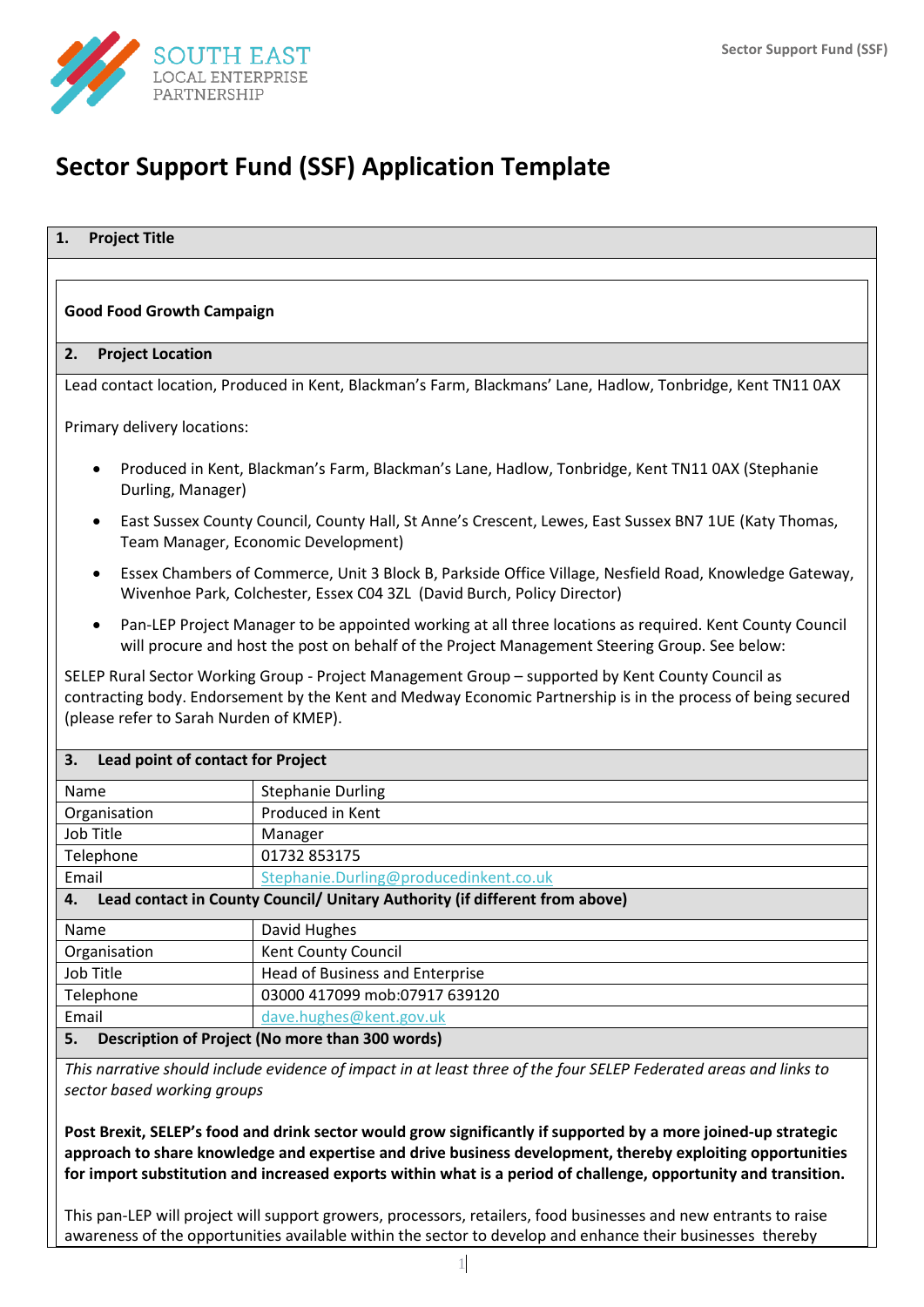

adding both volume and value to the sector.

This project will focus on:

- **Networking - The delivery of four food and drink conferences** (three county-based followed by an overarching LEP wide conference). These will include key speakers focussing on business development, startups, branding, product development, new markets, accessing buyers/suppliers, etc. Business to business networking, access to food champions, and opportunities for producers/retailers to exhibit will be integral elements. LEP-wide conference will act as focal point to share knowledge, expertise and lesson learnt.
- **Supply chain development - 'Meet the Buyer' Business-to-Business events** will be shaped by the outcomes from the conferences and targeted to address barriers to successful supply chain for both independents and multiples. Three half-day workshops will be delivered to prepare producers and buyers for the event by exposing key barriers and identifying how to overcome them (sharing perceptions and expectations is key). These will be followed by three half-day 'Meet the Buyer' events, which will also include detail on how to win public sector contracts (e.g. East Sussex School Meals Contract). Feedback will be shared and a final follow-up session 9 months later will monitor success.
- **Strategic scoping study of agri-food related opportunities post Brexit -** consultancy work to set out emerging rural priorities as a result of the Brexit transition period. Headline recommendations to ensure our rural strategy provides clear strategic direction, especially for food productivity and the associated supply chain network and by identifying impactful areas for future SELEP investment.

| 6. Project links to SELEP Strategic Economic Plan                                                                                                                                                                                                                                                       |                                                                                                                                              |                                                                                                                                                                                                                                                                                                            |  |
|---------------------------------------------------------------------------------------------------------------------------------------------------------------------------------------------------------------------------------------------------------------------------------------------------------|----------------------------------------------------------------------------------------------------------------------------------------------|------------------------------------------------------------------------------------------------------------------------------------------------------------------------------------------------------------------------------------------------------------------------------------------------------------|--|
|                                                                                                                                                                                                                                                                                                         |                                                                                                                                              |                                                                                                                                                                                                                                                                                                            |  |
| <b>SEP objectives</b>                                                                                                                                                                                                                                                                                   | <b>Description</b>                                                                                                                           | Support provided by project                                                                                                                                                                                                                                                                                |  |
| 1.20 Boosting our Productivity<br>Bring together national and<br>local business start-up and<br>support services.<br>Deliver specific sector support<br>programmes and projects.<br>Help to create better links<br>internationally through<br>exporting and importing or<br>international partnerships. |                                                                                                                                              | Bring together sector champions, experts and<br>practitioners to engage with new entrants and<br>existing businesses to support business<br>development, raise awareness of<br>opportunities, access to support and links with<br>export markets.                                                          |  |
| 1.50 Our federated delivery<br>model                                                                                                                                                                                                                                                                    | We will always deliver closest<br>to our communities, coming<br>together when scale,<br>additionality and greater<br>impact can be achieved. | The project is delivered within Federated<br>areas and will identify and build upon local<br>experience and expertise to share at the pan-<br>LEP conference and meet the buyer event.<br>This ensures a LEP-wide overview of the<br>sector and helps create a broad network to<br>maximise sector growth. |  |
| 2.10 Economic activity is not<br>evenly spread across the SELEP<br>area                                                                                                                                                                                                                                 | Unemployment tends to be<br>higher in some peripheral parts<br>of the LEP.                                                                   | The project will provide an opportunity to<br>engage with businesses and communities in<br>those 'hard-to-reach' areas                                                                                                                                                                                     |  |
| 2.11 Entrepreneurial business                                                                                                                                                                                                                                                                           | SELEP has an above average                                                                                                                   | The food sector is host to a broad mix of                                                                                                                                                                                                                                                                  |  |

**\***Please refer to attachments outlining detailed project activity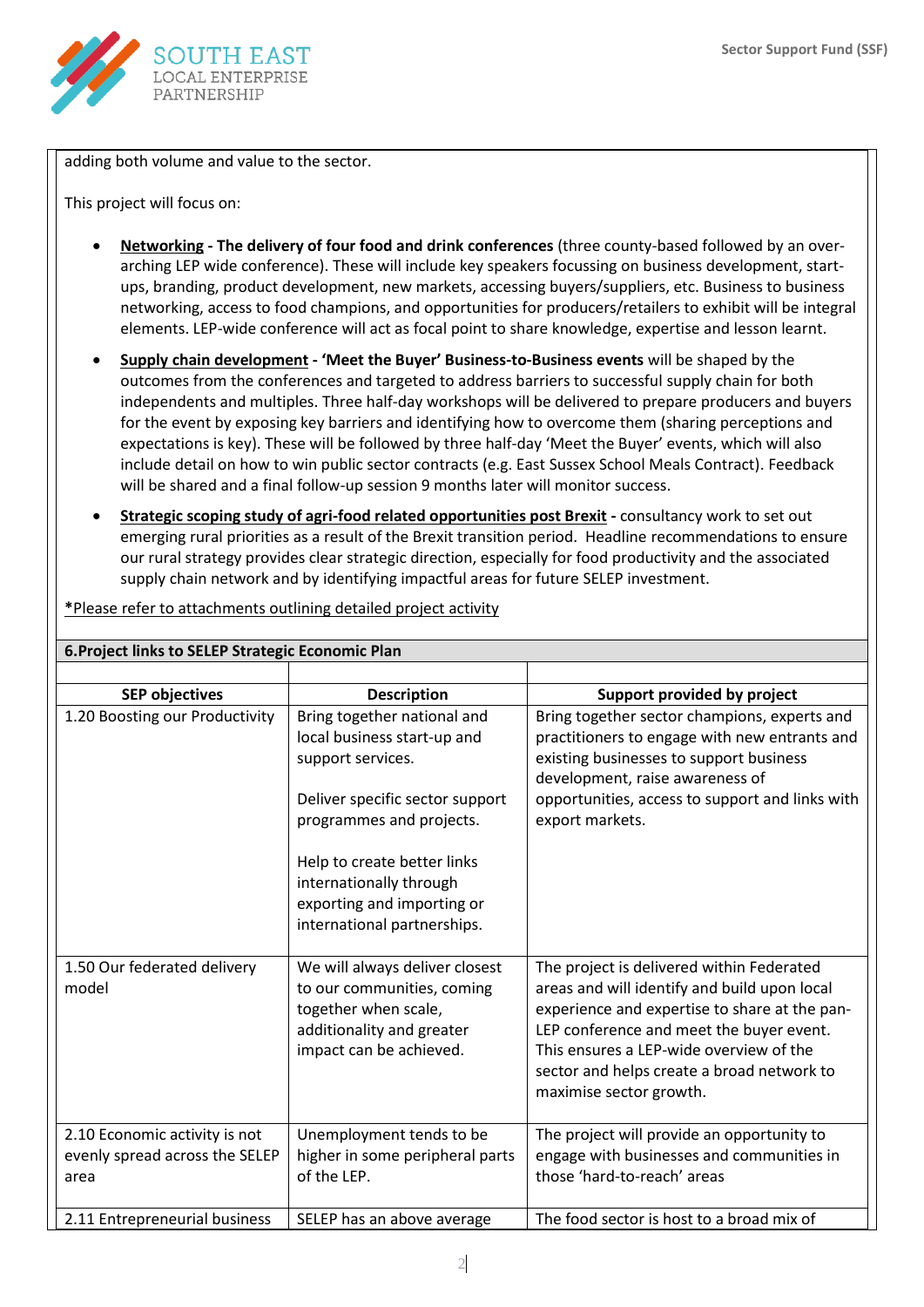

| culture                                                                                                                             | proportion of registered micro-<br>enterprises (<10 employees).                                                                                                                                                                                                                      | micro-businesses. This project will provide<br>opportunities for them to engage directly in a<br>broader sector network, benefit from support<br>and expertise and enhance the growth of their<br>business.                                                                                                                                              |
|-------------------------------------------------------------------------------------------------------------------------------------|--------------------------------------------------------------------------------------------------------------------------------------------------------------------------------------------------------------------------------------------------------------------------------------|----------------------------------------------------------------------------------------------------------------------------------------------------------------------------------------------------------------------------------------------------------------------------------------------------------------------------------------------------------|
| Promoting innovation<br>2.45 Growth in our rural<br>economy                                                                         | New businesses in rural areas<br>create further employment<br>opportunities and help local<br>communities thrive.                                                                                                                                                                    | Directly supports growth in the rural economy<br>and offers the opportunity for local producers<br>to engage with broader market and build on<br>the 'local produce' offer offering a more<br>sustainable approach to food production<br>which directly supports local job creation and<br>community cohesion.                                           |
| 2.47 All activity will be<br>delivered with our Local Area<br>Delivery Partnerships whose<br>chapters highlight rural<br>priorities | Optimising the take-up of new<br>technology and supporting<br>innovation in the horticultural,<br>viticulture and top fruit sectors.<br>Continued diversification,<br>including growth of agri-tech,<br>energy production and tourism                                                | Raise awareness of technical innovations in<br>the food sector to support productivity and<br>business efficiency. Highlight new<br>opportunities in viticulture, emerging markets<br>and sustainable production.<br>Link producers to the 'food tourism' offer and<br>provide opportunities to develop markets in<br>partnership with tourism partners. |
| 2.54 Improving Our Skills                                                                                                           | Deliver a locally responsive<br>system that responds to the<br>needs of employers and<br>learners in order that skills can<br>be a driver for economic<br>growth and not a barrier                                                                                                   | The project provides an opportunity to assess<br>current skills gaps and liaise with rural<br>educational partners (Plumpton, Writtle and<br>Hadlow) to ensure they are aware and able to<br>respond through their courses and deliver a<br>targeted response.                                                                                           |
| 4.55 Rural and Coastal<br>Communities<br>Job density is low in some<br>rural areas                                                  | Support for small rural<br>businesses to develop new<br>products, processes and<br>markets.<br>Collaborative support for<br>innovation in the horticultural,<br>viticulture and top fruit sectors.<br>Stimulate new business<br>creation and support existing<br>businesses to grow. | The project will enable small rural businesses<br>to access expertise to support development<br>and provide direct help to start-ups.<br>Innovation regarding food production<br>techniques, food processing, and routes to<br>market and access to new markets will<br>enhance economic development and support<br>job creation.                        |
|                                                                                                                                     | Supporting tourism enterprises<br>to develop new products and<br>services enhancing destination<br>offer.                                                                                                                                                                            | Creating direct links with the 'local food offer'<br>and rural tourism will provide added value<br>and synergy to this rapidly growing element of<br>the sector. Food destinations are increasingly<br>seen as a high value part of the overall<br>tourism offer.                                                                                        |
| <b>Rural Strategy Objectives</b><br>RE1 Provide support for rural                                                                   | <b>Description</b><br>Entrepreneurial culture within                                                                                                                                                                                                                                 | Support provided by project<br>The project directly supports this objective                                                                                                                                                                                                                                                                              |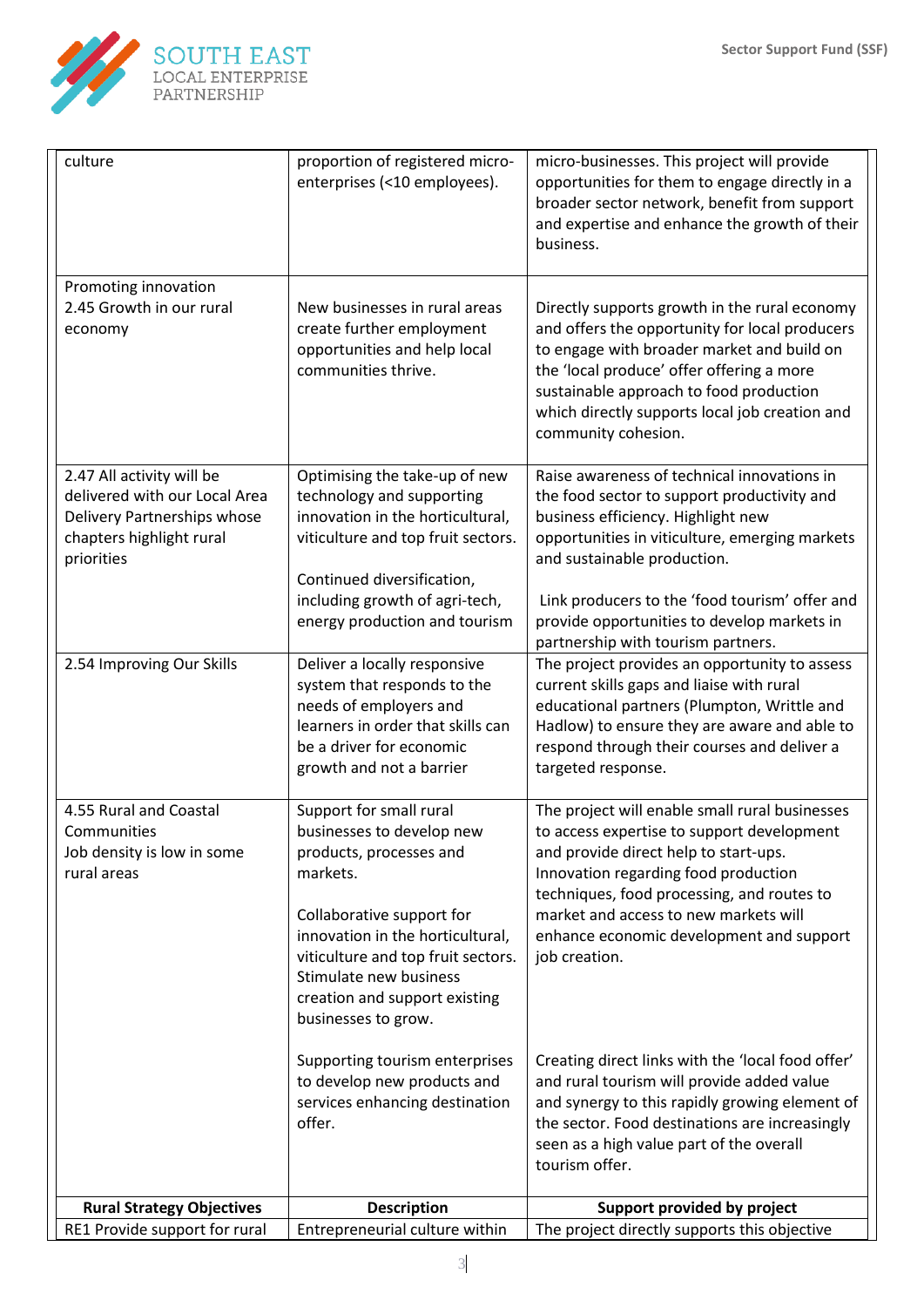

| businesses and businesses in<br>rural areas                                                            | which people are able to<br>establish, develop and grow or<br>relocate their business with<br>access to a well-trained<br>workforce in a rural location.<br>Increase the number of<br>business start-ups.<br>Create sustainable employment<br>opportunities in rural areas<br>which in turn support's thriving<br>communities. | through delivery of a series of food<br>conferences and 'meet the buyer' events<br>integral to the food sector. It will provide<br>opportunities for business engagement and<br>the creation of a robust sector network<br>through which new and established<br>businesses can share knowledge and expertise<br>to support economic development and job<br>creation. |
|--------------------------------------------------------------------------------------------------------|--------------------------------------------------------------------------------------------------------------------------------------------------------------------------------------------------------------------------------------------------------------------------------------------------------------------------------|----------------------------------------------------------------------------------------------------------------------------------------------------------------------------------------------------------------------------------------------------------------------------------------------------------------------------------------------------------------------|
| RE2 Optimise the growth and<br>development of the Agri-tech,<br>Agri-food and Forestry-tech<br>sectors | Help deliver the Government's<br><b>Agricultural Technology</b><br>Strategy by supporting local<br>food organisations such as<br>'Produced in Kent' and relevant<br>businesses in developing and<br>exploiting new technologies<br>and processes.                                                                              | The project will help enhance the LEPs food<br>group network which is currently fragmented<br>and in need of development. Raising<br>awareness of current activities, sharing ideas<br>and experience and creating new links and<br>business partnerships will help add value to<br>products.                                                                        |
|                                                                                                        | Support development of the<br>Agri-food sector by addressing<br>lack of capacity in production<br>and supply and developing a<br>unified 'local food' offer.                                                                                                                                                                   | Highlighting innovative food production<br>techniques and processes will help stimulate<br>business development and provide new ways<br>of growing businesses. The 'local food' offer is<br>an increasingly important focal point for<br>producers to respond effectively to buyers<br>who want to know the provenance of their<br>food.                             |
| RE3 Support the development<br>of sustainable rural tourism                                            | Work in partnership at a<br>strategic level across the LEP to<br>support a co-ordinated tourism<br>offer.<br><b>Broadened tourism business</b><br>base creates sustainable and<br>enhanced employment<br>opportunities.                                                                                                        | The food and drink offer is making an<br>increasingly significant contribution to the<br>rural tourism sector. This project will help<br>integrate it further by developing current and<br>additional markets.                                                                                                                                                       |
| RC2 Develop the skills of the<br>rural workforce                                                       | Support the development of<br>local businesses to help upskill<br>and reskill people of all ages<br>and enhance their access to<br>jobs.                                                                                                                                                                                       | Food producers and retailers are located in<br>both rural and urban communities and play a<br>significant role in their economic and social<br>health. Supporting their development and<br>sustainability will provide job opportunities<br>and skill development for people in these<br>communities.                                                                |
| RC3 Build 'community capital'<br>in our dispersed communities,<br>villages and towns                   | Develop the entrepreneurial<br>potential and resilience of rural<br>communities.                                                                                                                                                                                                                                               | Start-up businesses will bring new<br>opportunities in rural communities. Enhancing<br>current businesses adds to these and supports                                                                                                                                                                                                                                 |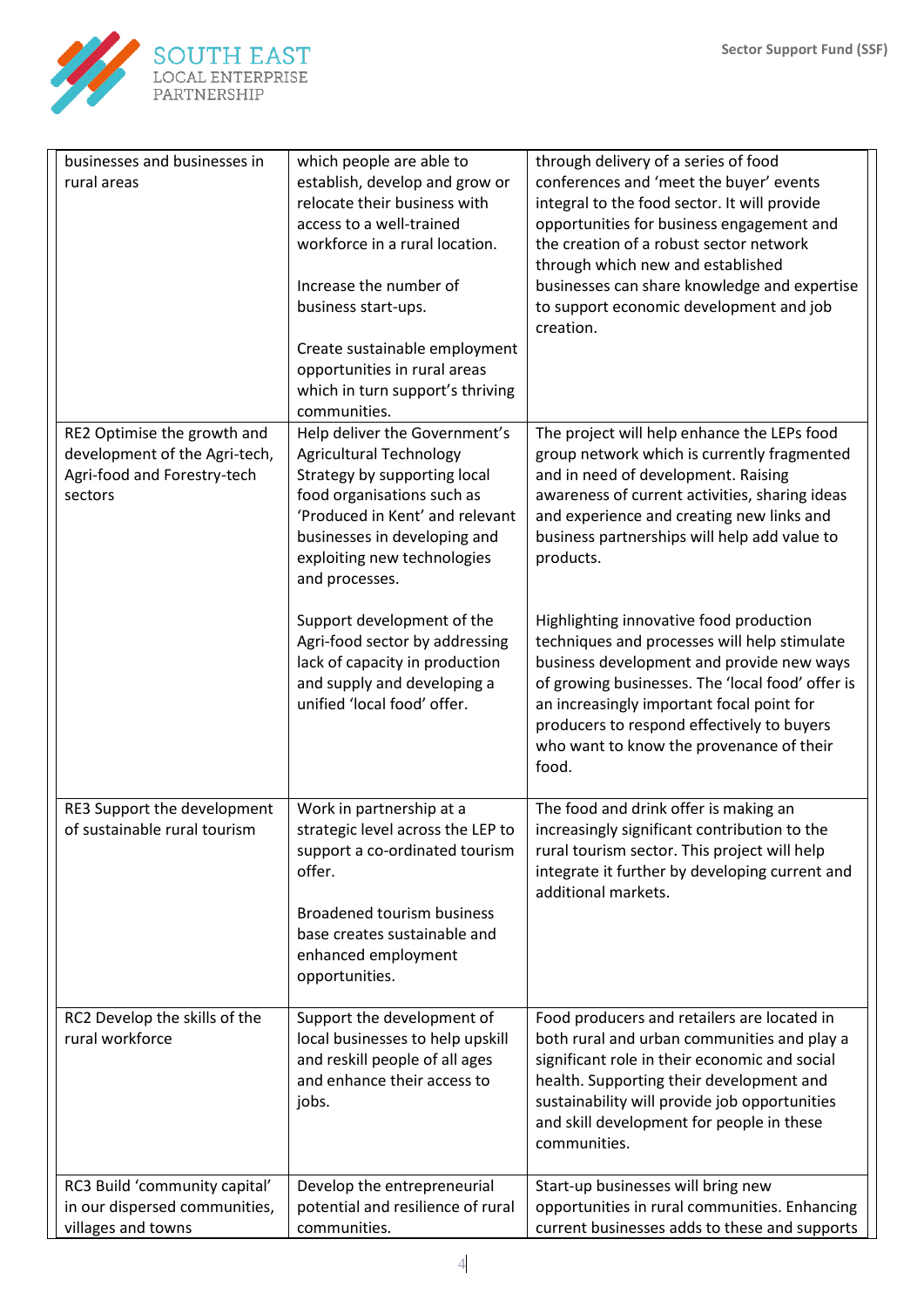

|                                                                                                                                             |                                                                                                                                                                                                                                                                                                                                                                                                        | community cohesion and resilience.                                                                                                                                                                                                                                                                                                                                                                                                                                                                        |
|---------------------------------------------------------------------------------------------------------------------------------------------|--------------------------------------------------------------------------------------------------------------------------------------------------------------------------------------------------------------------------------------------------------------------------------------------------------------------------------------------------------------------------------------------------------|-----------------------------------------------------------------------------------------------------------------------------------------------------------------------------------------------------------------------------------------------------------------------------------------------------------------------------------------------------------------------------------------------------------------------------------------------------------------------------------------------------------|
| Ren3 Support sustainable<br>development and planning to<br>provide a sustainable future                                                     | To provide a sustainable future.                                                                                                                                                                                                                                                                                                                                                                       | Provide advice on best practice for sustainable<br>development as an integral element of the<br>business development process.                                                                                                                                                                                                                                                                                                                                                                             |
| <b>Industrial Strategy Challenge</b><br><b>Fund</b>                                                                                         | <b>Description</b>                                                                                                                                                                                                                                                                                                                                                                                     | Support provided by project                                                                                                                                                                                                                                                                                                                                                                                                                                                                               |
| Transforming food production                                                                                                                | The world will need 60% more<br>food by 2060. For this to be<br>possible, the way we produce<br>our food needs to be<br>significantly more efficient and<br>sustainable. Using precision<br>technologies we can make that<br>a reality; transform food<br>production while reducing<br>emissions, pollution, and waste<br>and soil erosion.                                                            | The project will act as a focal point to raise<br>awareness of the need for innovation to help<br>transform the way the sector responds to<br>future needs in a sustainable way. It will<br>provide a direct link to the work going on in<br>research and academia as a starting point for<br>sector conversation. R&D partners will be<br>invited to each conference as lead<br>practitioners.                                                                                                           |
| Defra 25 Year Food Plan                                                                                                                     | <b>Description</b>                                                                                                                                                                                                                                                                                                                                                                                     | Support provided by project                                                                                                                                                                                                                                                                                                                                                                                                                                                                               |
| Development of a long-term<br>plan for the food industry                                                                                    | Ensure commercial investment<br>in food production is supported<br>so that the UK industry can<br>prosper.<br>Promote the development and<br>uptake of agri-food technology<br>to support productivity growth<br>and reduce the environmental<br>burden.<br>Recognise the need to develop<br>new supply chain partnerships<br>which respond to changing<br>consumer demands in the UK<br>and globally. | The project supports each of these objectives<br>and will act as a focal point to raise awareness<br>of Government thinking post-Brexit.                                                                                                                                                                                                                                                                                                                                                                  |
| <b>Defra Health and Harmony</b><br>Consultation                                                                                             | <b>Description</b>                                                                                                                                                                                                                                                                                                                                                                                     | Support provided by project                                                                                                                                                                                                                                                                                                                                                                                                                                                                               |
| The future for food, farming<br>and the environment in a<br>Green Brexit - feedback to<br>support development of a new<br>Agriculture Bill. | Introduction of an Agriculture<br>Bill in Autumn 2018 that breaks<br>from the CAP, providing the<br>United Kingdom with the ability<br>to set out a domestic policy<br>that will stand the test of time.                                                                                                                                                                                               | A bespoke piece of light-touch consultancy<br>work will be carried out to ensure we take<br>account of the issues emerging in the rural<br>sector, relate these to our current rural<br>strategy and make recommendations for<br>future activity and direction. Account will be<br>taken of current government thinking,<br>strategies, policies, and consultations - this<br>includes Defra, Natural England, Environment<br>Agency, sector bodies, NFU, CLA, AHDB,<br>environmental organisations, etc. |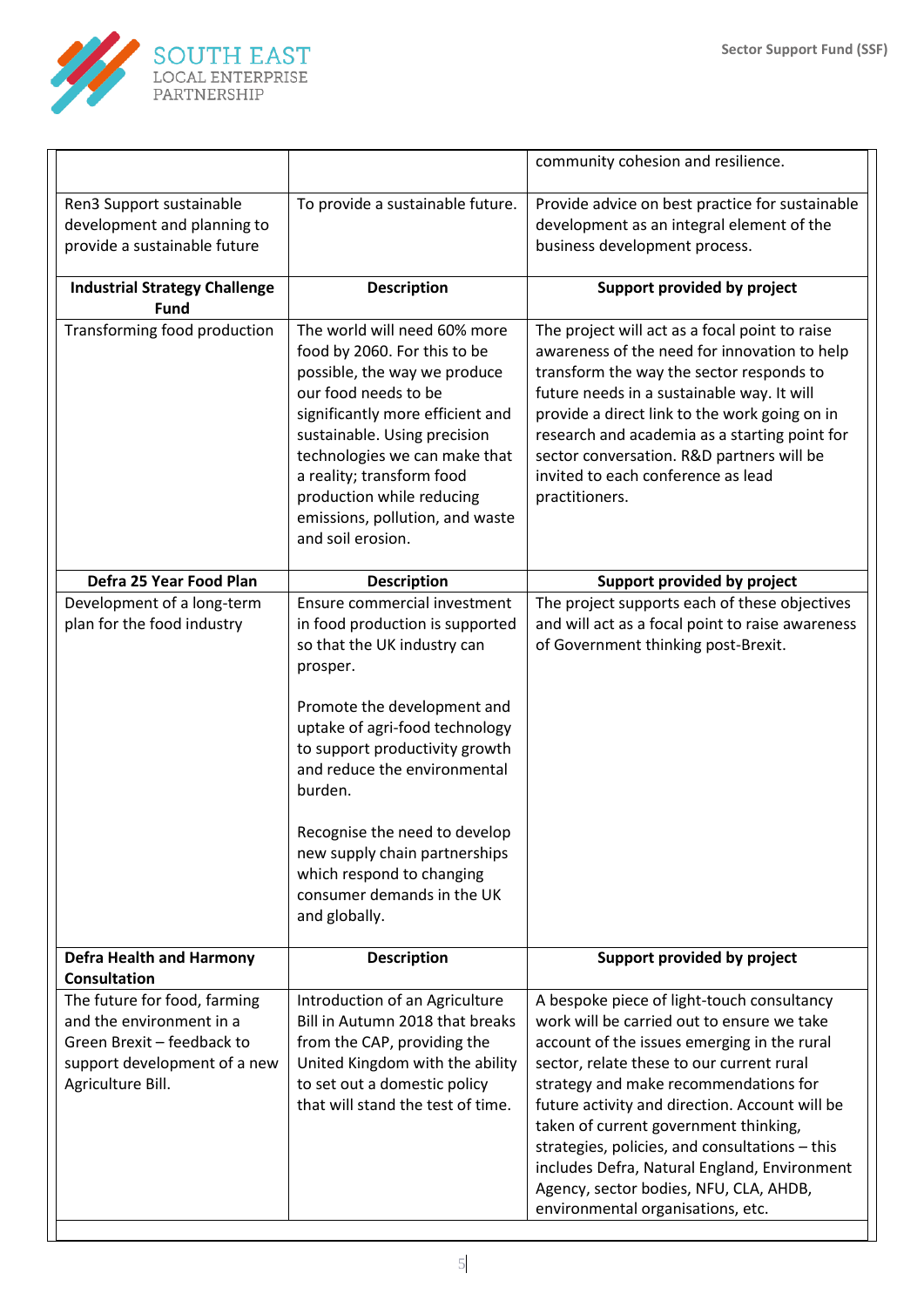

|                   | 7. Total value (£s) of SSF sought (net of VAT)                                                                                                                                                                                                                                                                                                                                                                          |                                                                                                               |
|-------------------|-------------------------------------------------------------------------------------------------------------------------------------------------------------------------------------------------------------------------------------------------------------------------------------------------------------------------------------------------------------------------------------------------------------------------|---------------------------------------------------------------------------------------------------------------|
| Timescale         | Activity<br>12 months from time of award                                                                                                                                                                                                                                                                                                                                                                                | Projected Expenditure                                                                                         |
|                   |                                                                                                                                                                                                                                                                                                                                                                                                                         |                                                                                                               |
| Campaign Manager  | Post advertised immediately after<br>award of grant.<br>Purpose is to manage the Food<br>Conference and 'Meet-the-Buyer'<br>programme in liaison with<br>colleagues at Produced in Kent,<br><b>Essex Chambers of Commerce and</b><br>East Sussex County Council.<br>This includes all aspects of the<br>programme and reporting to a<br>pan-LEP management group to<br>establish the detailed<br>programme, timescales, | £28,800.00<br>(6 days per month @£400 per day = £2400.00 per<br>month $x$ 12 = £28,800.00 including expenses) |
| Consultancy work  | deliverables, outcomes and final<br>report<br>*Please see detailed programme<br>attached along with background<br>paper<br>Work advertised immediately                                                                                                                                                                                                                                                                  | £3,600.00                                                                                                     |
|                   | after award of grant.<br>Purpose is to carry out a light-<br>touch review of emerging trends<br>in the rural sector during the<br>transition and post-Brexit period<br>to ensure SELEPs rural objectives<br>maintain effective strategic<br>direction.<br>*See consultancy brief attached                                                                                                                               | (8 days @£450 per day)                                                                                        |
| PR/Media          | Includes design, production of<br>promotional materials, PR,<br>photographer, media links                                                                                                                                                                                                                                                                                                                               | £10,000.00                                                                                                    |
| Venue hire        | Includes 4 full-day conferences<br>plus 3 meet the buyer workshops<br>plus 3 meet the buyer events.<br>Refreshments and light lunch<br>provided.                                                                                                                                                                                                                                                                        | £14,000.00                                                                                                    |
| Speakers/trainers | Meet costs of individual speakers<br>and trainers to include fees and                                                                                                                                                                                                                                                                                                                                                   | £4,000.00                                                                                                     |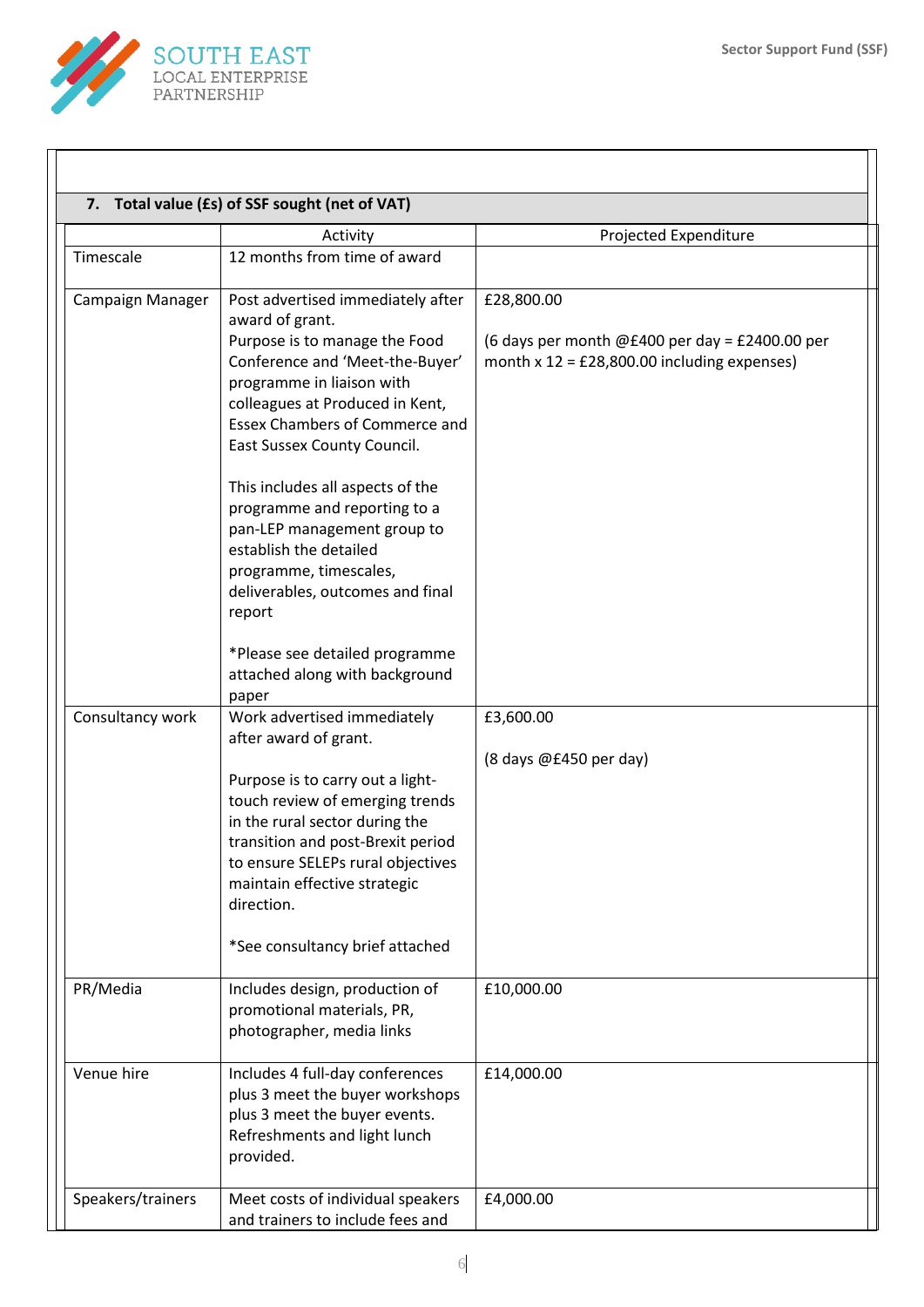

|                                                                                                                                                                                                                                                                                                                                                                                                                                                                                                                                                                                                                      | travel expenses.                     |                                                                                |            |         |              |
|----------------------------------------------------------------------------------------------------------------------------------------------------------------------------------------------------------------------------------------------------------------------------------------------------------------------------------------------------------------------------------------------------------------------------------------------------------------------------------------------------------------------------------------------------------------------------------------------------------------------|--------------------------------------|--------------------------------------------------------------------------------|------------|---------|--------------|
| <b>SSF Costs</b>                                                                                                                                                                                                                                                                                                                                                                                                                                                                                                                                                                                                     |                                      |                                                                                | £60,400.00 |         |              |
| Total value (£s) of project (net of VAT)<br>8.                                                                                                                                                                                                                                                                                                                                                                                                                                                                                                                                                                       |                                      |                                                                                |            |         |              |
| The total value of the project will be £98,900                                                                                                                                                                                                                                                                                                                                                                                                                                                                                                                                                                       |                                      |                                                                                |            |         |              |
| Total value (£) of match funding (net of VAT)<br>9.                                                                                                                                                                                                                                                                                                                                                                                                                                                                                                                                                                  |                                      |                                                                                |            |         |              |
| The value of match funding will be at least £38,500                                                                                                                                                                                                                                                                                                                                                                                                                                                                                                                                                                  |                                      |                                                                                |            |         |              |
| 10. Funding breakdown (£s)                                                                                                                                                                                                                                                                                                                                                                                                                                                                                                                                                                                           |                                      |                                                                                |            |         |              |
| <b>Source</b>                                                                                                                                                                                                                                                                                                                                                                                                                                                                                                                                                                                                        |                                      | 2017/18                                                                        | 2018/19    | 2019/20 | <b>Total</b> |
|                                                                                                                                                                                                                                                                                                                                                                                                                                                                                                                                                                                                                      |                                      |                                                                                |            |         |              |
| <b>SSF</b>                                                                                                                                                                                                                                                                                                                                                                                                                                                                                                                                                                                                           |                                      |                                                                                | £60,400.00 |         | £60,400.00   |
|                                                                                                                                                                                                                                                                                                                                                                                                                                                                                                                                                                                                                      |                                      | Other sources of funding (please list below, add additional rows if necessary) |            |         |              |
| Produced in Kent                                                                                                                                                                                                                                                                                                                                                                                                                                                                                                                                                                                                     |                                      |                                                                                | £12,000.00 |         | £12,000.00   |
| <b>East Sussex County Council</b>                                                                                                                                                                                                                                                                                                                                                                                                                                                                                                                                                                                    |                                      |                                                                                | £12,000.00 |         | £12,000.00   |
| <b>Essex Chambers of Commerce</b>                                                                                                                                                                                                                                                                                                                                                                                                                                                                                                                                                                                    |                                      |                                                                                | £12,000.00 |         | £12,000.00   |
| Kent County Council                                                                                                                                                                                                                                                                                                                                                                                                                                                                                                                                                                                                  |                                      |                                                                                | £2,500.00  |         | £2,000.00    |
| <b>Total Project Cost</b>                                                                                                                                                                                                                                                                                                                                                                                                                                                                                                                                                                                            |                                      |                                                                                |            |         | £98,900.00   |
|                                                                                                                                                                                                                                                                                                                                                                                                                                                                                                                                                                                                                      |                                      |                                                                                |            |         |              |
| 11. Details of match funding                                                                                                                                                                                                                                                                                                                                                                                                                                                                                                                                                                                         |                                      |                                                                                |            |         |              |
| Insert details of match funding, including who is providing match, at what value, on what terms and what<br>assurances are there that the match will be provided<br>The value of the match funding will be at least £38,500                                                                                                                                                                                                                                                                                                                                                                                          |                                      |                                                                                |            |         |              |
|                                                                                                                                                                                                                                                                                                                                                                                                                                                                                                                                                                                                                      | Partners will provide the following: |                                                                                |            |         |              |
| Use of office premises at East Sussex CC, Produced in Kent and Essex Chambers of Commerce as required by the<br>Project Manager - 20 days per office @ £100 per day = £2,000 x 3 = £6,000                                                                                                                                                                                                                                                                                                                                                                                                                            |                                      |                                                                                |            |         |              |
| Use of partners time:                                                                                                                                                                                                                                                                                                                                                                                                                                                                                                                                                                                                |                                      |                                                                                |            |         |              |
| Staff from partner organisations will act as the Project Management Group to ensure the project is delivered<br>effectively. This includes regular meetings with the project manager, supporting project delivery, contributing<br>knowledge and expertise, making use of the bespoke knowledge of staff within partner teams, access to sector<br>partners and working together across the LEP to deliver a project with focus and impact. Access to local<br>knowledge and contacts within the area will add value by increasing efficiency and ensure best use is made of the<br>sector knowledge across the LEP. |                                      |                                                                                |            |         |              |
| 25 days @£400 per day per team = £10,000 x 3 - £30,000                                                                                                                                                                                                                                                                                                                                                                                                                                                                                                                                                               |                                      |                                                                                |            |         |              |
| Kent County Council will manage the procurement process for the project manager role and monitor spend during<br>the life of the project as an in-kind contribution $-$ estimated cost £2,500                                                                                                                                                                                                                                                                                                                                                                                                                        |                                      |                                                                                |            |         |              |
| 12. Expected project start and completion dates                                                                                                                                                                                                                                                                                                                                                                                                                                                                                                                                                                      |                                      |                                                                                |            |         |              |

Start: 1 October 2018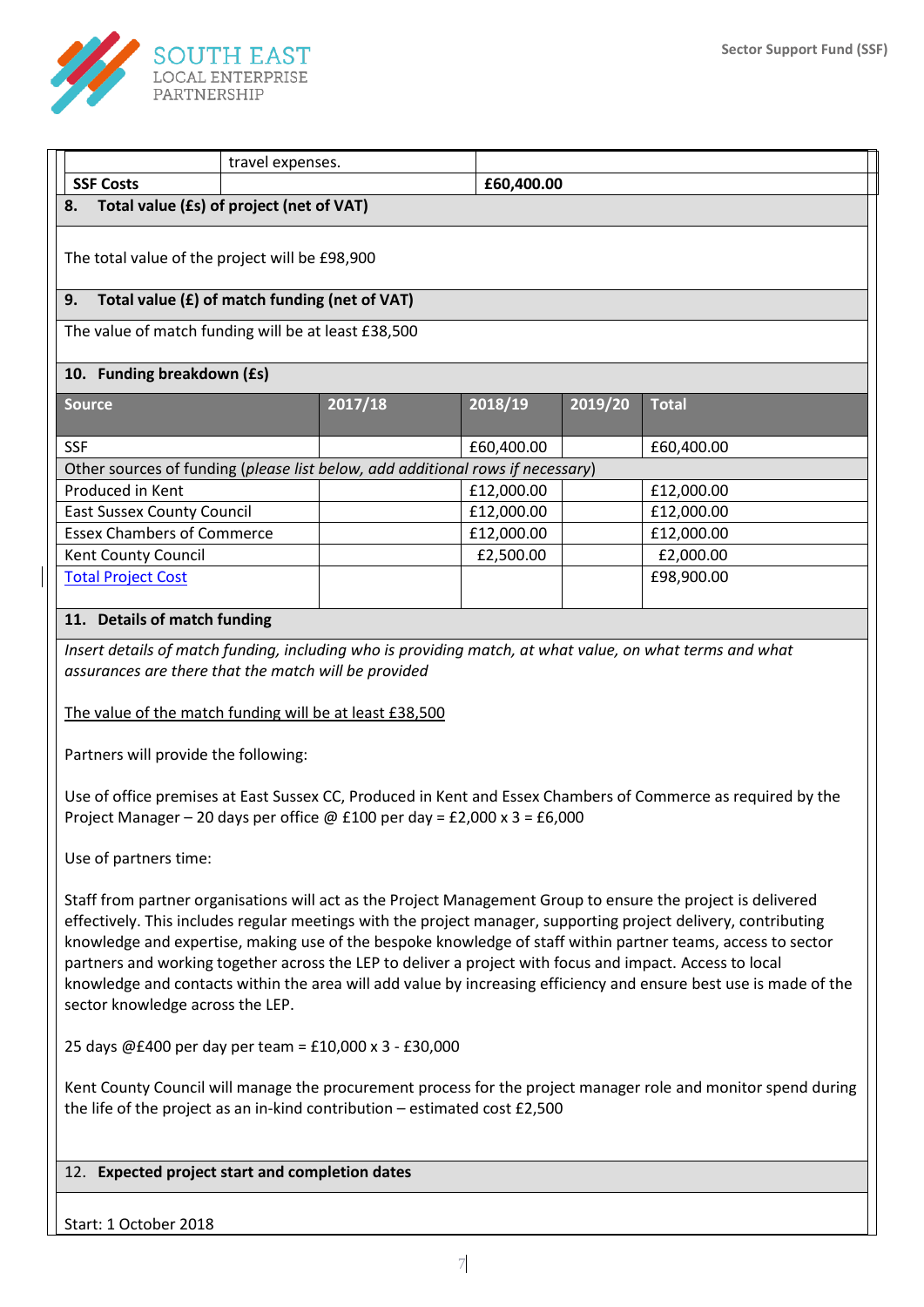

| End: 31 September 2019                                                                                                           |                                                                                                                                           |                                                          |  |  |
|----------------------------------------------------------------------------------------------------------------------------------|-------------------------------------------------------------------------------------------------------------------------------------------|----------------------------------------------------------|--|--|
| <b>Key Milestones</b>                                                                                                            |                                                                                                                                           |                                                          |  |  |
| <b>Key Milestones</b>                                                                                                            | <b>Description</b>                                                                                                                        | <b>Indicative Date</b>                                   |  |  |
| Project initiated                                                                                                                | Funding confirmed and<br>contract awarded                                                                                                 | 1 October 2018                                           |  |  |
| Project management group agreed                                                                                                  | Structure formalised and<br>JD and person spec for the<br>manager's post agreed                                                           | 12 October 2018                                          |  |  |
| Appoint project manager and consultant -<br>Kent County Council will manage this<br>process on behalf of the Management<br>Group | Advertise contracts 12<br>October. Application<br>deadline 31 October,<br>shortlist by 2 November.<br>Interview and appoint 9<br>November | 9 November 2018 as appointment<br>date. Start date ASAP. |  |  |
| Project management group agree work<br>programme with project manager and<br>consultant                                          | Set key targets, work<br>schedule and reporting<br>process                                                                                | 23 November 2018                                         |  |  |
| Food conference in East Sussex                                                                                                   | Deliver first conference                                                                                                                  | W/B 18 February 2019                                     |  |  |
| Food conference in Essex                                                                                                         | Deliver second conference                                                                                                                 | W/B 15 April 2019                                        |  |  |
| Food conference in Kent                                                                                                          | Deliver third conference                                                                                                                  | W/B 10 June 2019                                         |  |  |
| Feedback and lessons learned plus                                                                                                | Report and                                                                                                                                |                                                          |  |  |
| monitoring                                                                                                                       | recommendations                                                                                                                           |                                                          |  |  |
| Pan-LEP conference                                                                                                               | Share feedback                                                                                                                            | <b>TBC</b>                                               |  |  |
| Meet the buyer workshop - East Sussex                                                                                            | Deliver workshop                                                                                                                          |                                                          |  |  |
| Meet the Buyer event - East Sussex                                                                                               | Deliver event                                                                                                                             |                                                          |  |  |
| Meet the Buyer workshop - Essex                                                                                                  | Deliver workshop                                                                                                                          |                                                          |  |  |
| Meet the buyer event - Essex                                                                                                     | Deliver event                                                                                                                             |                                                          |  |  |
| Meet the buyer workshop - Kent                                                                                                   | Deliver workshop                                                                                                                          |                                                          |  |  |
| Meet the buyer event - Kent                                                                                                      | Deliver event                                                                                                                             |                                                          |  |  |
| Feedback and lessons learned plus<br>monitoring                                                                                  |                                                                                                                                           |                                                          |  |  |

# **14. Benefits created by 2021 (list benefits with number/amount and cash value if applicable)**

| <b>Type of Benefit</b>                         | <b>Number of benefits</b>     | Cash value of benefit (£)               |
|------------------------------------------------|-------------------------------|-----------------------------------------|
|                                                | created                       |                                         |
| Additional employment - target of 10 FTE       | Monitor companies             | £18,000 per FTE x $10 = £180,000$       |
| posts (existing and start-ups)                 | (minimum of 50) attending     |                                         |
|                                                | the conferences and meet-     |                                         |
|                                                | the-buyer events              |                                         |
| Increased product sales - overall uplift of 2- | As above assuming 50          | Potentially 2% - 5% of circa £3 million |
| 5% across companies involved                   | companies (conservative       | $=$ £60,000 $-$ £150,000                |
| (acknowledging challenging economic            | minimum overall value £3      |                                         |
| climate)                                       | million)                      |                                         |
| New products developed                         | 5 products developed and      | Potential additional revenue of circa   |
|                                                | taken to market               | £30,000 per product = £150,000          |
| Businesses new to export                       | 5 new export leads            | For example at £50,000 each =           |
|                                                | provided                      | £250,000                                |
| Significantly improved network of growers,     | <b>Enhanced links between</b> | Each contract worth circa £20,000 x     |
| buyers, producers and retailers across         | minimum of 50 companies       | $10 = £200,000$                         |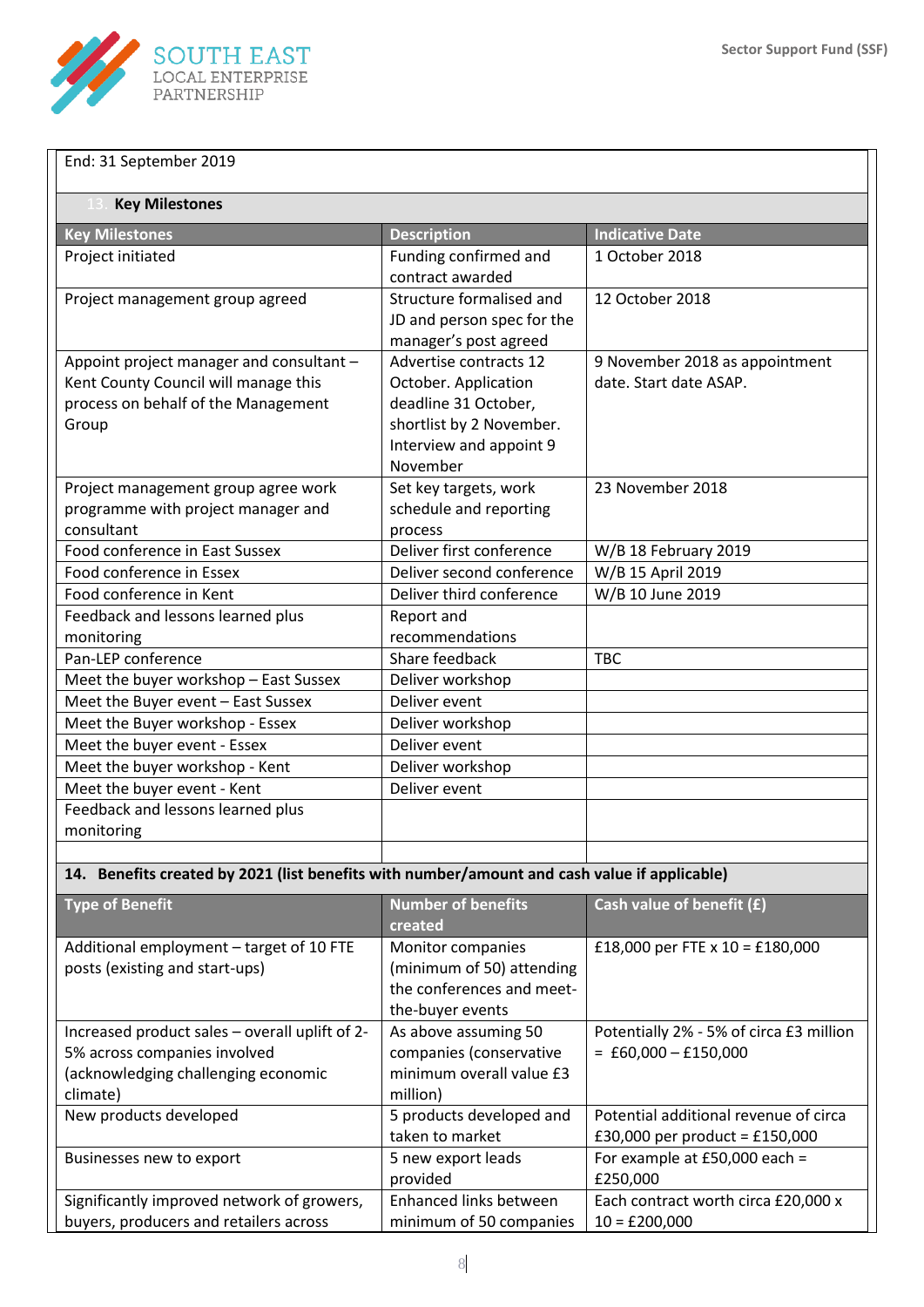

| 16. Value for Money - Other Considerations                                                                                                                                                                                                                                                                                                                                                                                                                                                                                                                                                                                             |                                       |                                                                                                                                                                                                                                   |  |
|----------------------------------------------------------------------------------------------------------------------------------------------------------------------------------------------------------------------------------------------------------------------------------------------------------------------------------------------------------------------------------------------------------------------------------------------------------------------------------------------------------------------------------------------------------------------------------------------------------------------------------------|---------------------------------------|-----------------------------------------------------------------------------------------------------------------------------------------------------------------------------------------------------------------------------------|--|
| *Lloyds Bank Food and Drink Report 2017                                                                                                                                                                                                                                                                                                                                                                                                                                                                                                                                                                                                |                                       |                                                                                                                                                                                                                                   |  |
| part in SELEPs economy during the post-Brexit era.                                                                                                                                                                                                                                                                                                                                                                                                                                                                                                                                                                                     |                                       |                                                                                                                                                                                                                                   |  |
| Research by Lloyds Bank*, inter alia, found that leaving the EU remains the biggest threat to supply security in the<br>next five years (cited by 41% of firms). Concerns about ingredient security have also increased, with 36% saying it<br>is one of the biggest challenges for the industry (up from 26% in 2016), but despite challenges 78% of firms said<br>they would pay a higher price to primary producers in the UK to guarantee supply security and maintain the<br>provenance of their products.<br>Overall this sector provides a host of business opportunities with food and drink playing an increasingly important |                                       |                                                                                                                                                                                                                                   |  |
| The market for English sparkling wine, beer, cider and gin is burgeoning. This sector offers new markets and<br>product development, brand creation and promotion opportunities. The fact that French champagne houses are<br>buying land in the South East is a robust indicator of future demand.                                                                                                                                                                                                                                                                                                                                    |                                       |                                                                                                                                                                                                                                   |  |
| A more connected and co-ordinated sector helps raise awareness of these trends and can offer synergies outside<br>of the normal routes. People are keen to eat healthily and want access to nutritious food delivered in a creative<br>way at an attractive price. This provides openings for traditional produce to be 'reimagined' and for new products<br>to be brought to market.                                                                                                                                                                                                                                                  |                                       |                                                                                                                                                                                                                                   |  |
| The public are keen to try new food and drink products. The increase in demand for local products with known<br>provenance and the rapid increase in the market for vegan products are examples of how markets change, often<br>quite quickly, and therefore businesses need to be in a position to respond accordingly and take advantage of<br>these new trends. There are opportunities to develop new products to help drive the market forward and add<br>value to the business.                                                                                                                                                  |                                       |                                                                                                                                                                                                                                   |  |
| a significant market for producers.                                                                                                                                                                                                                                                                                                                                                                                                                                                                                                                                                                                                    |                                       | Through the project producers will be able to identify how to engage more effectively with buyers to create higher<br>economic impact. For example Kent alone has 120 food manufacturing and 200 food wholesalers which represent |  |
| Monitoring will take place during the period of project delivery and continue 6 months beyond that point to<br>deliver this important part of the project using their in-house resources.                                                                                                                                                                                                                                                                                                                                                                                                                                              |                                       | ensure adequate time is allowed for an accurate review to take place. Partners have expressed their willingness to                                                                                                                |  |
| drink sector.                                                                                                                                                                                                                                                                                                                                                                                                                                                                                                                                                                                                                          |                                       | The Benefit/Cost Ratio is circa 9:1 and highlights the significant potential for the development of SELEP's food and                                                                                                              |  |
| Please insert your Benefit/Cost Ratio (i.e. total value of benefits divided by total costs). Please indicate how you<br>uture have quantified your benefits and over what period those benefits are expected to realised                                                                                                                                                                                                                                                                                                                                                                                                               |                                       |                                                                                                                                                                                                                                   |  |
| 15. Value for Money - Benefit/Cost Ratio                                                                                                                                                                                                                                                                                                                                                                                                                                                                                                                                                                                               |                                       |                                                                                                                                                                                                                                   |  |
|                                                                                                                                                                                                                                                                                                                                                                                                                                                                                                                                                                                                                                        |                                       |                                                                                                                                                                                                                                   |  |
| Projected total                                                                                                                                                                                                                                                                                                                                                                                                                                                                                                                                                                                                                        |                                       | £930,000                                                                                                                                                                                                                          |  |
| SELEPs food and drink sector                                                                                                                                                                                                                                                                                                                                                                                                                                                                                                                                                                                                           | supports 10 new business<br>contracts |                                                                                                                                                                                                                                   |  |

*Please detail benefits that cannot be quantified or cannot be quantified without lengthy or expensive analysis. This narrative should include details on why the benefit can't be quantified. If your BCR does not meet the standard 2:1 – please use this section to set out why the investment should be considered*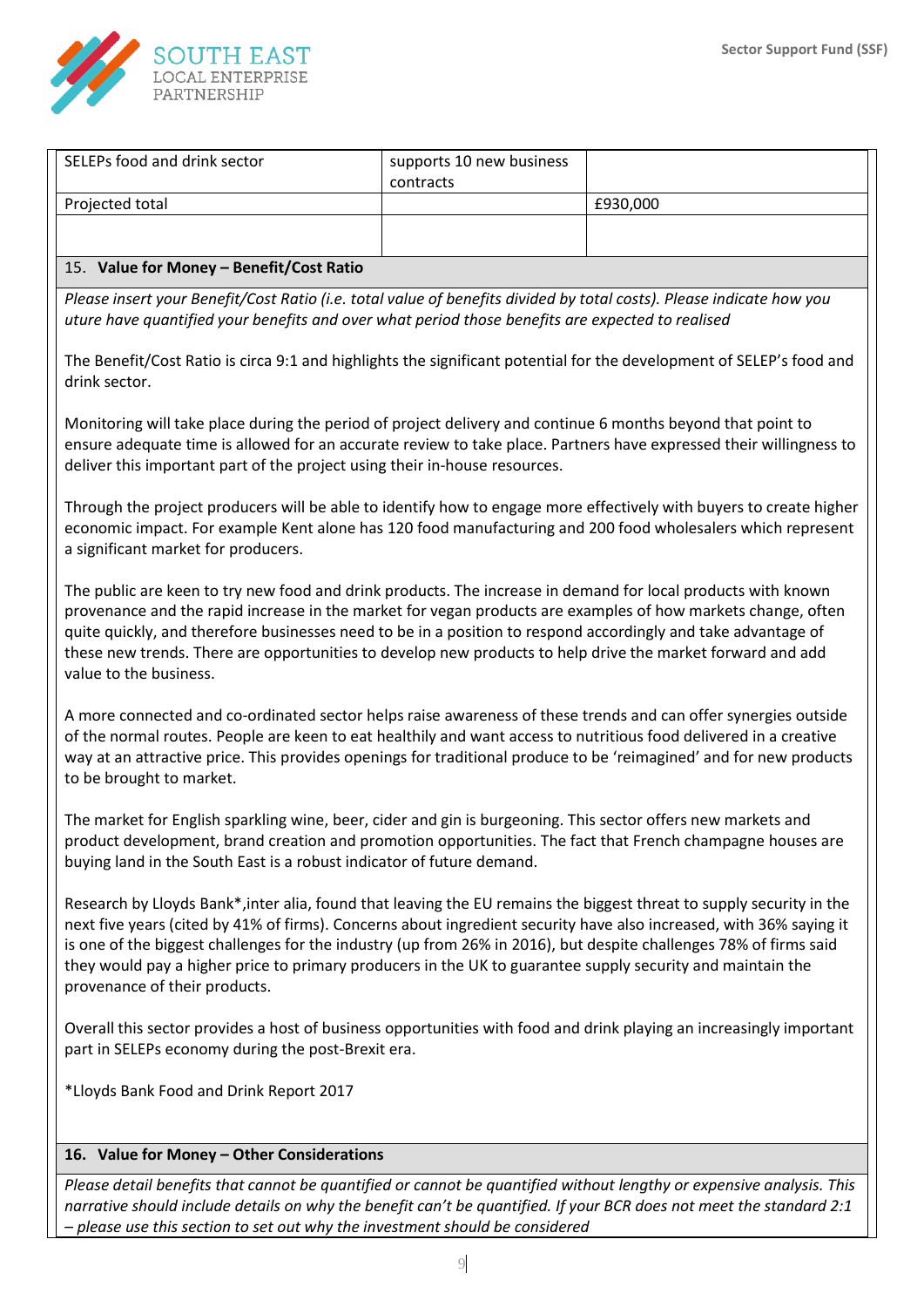

The project will make a significant contribution to the development and sustainability of SELEP's food sector as outlined below:

- Raised awareness of the opportunities to build existing businesses through the creation of a more joinedup sector network and community
- Broadens market horizons and encourages an entrepreneurial approach which links to post-Brexit aspirations and opportunities
- Strengthening business resilience and sustainability of existing jobs
- Events will be publicised through respective Growth Hubs across the SELEP area, thereby improving traction for the initiative
- Roll out of the project will encourage links to the South East Business Boost and LOCASE initiatives. Both are pan-LEP initiatives which offer business grants and support to SMEs.
- Improved understanding of how new innovations in the food sector can help drive productivity and increase business efficiency
- Knowledge sharing enhances confidence and leads to new business partnerships and encourages investment in business development
- Conferences and 'Meet-the-Buyer' events create a focal point for sector development
- Builds confidence and encourages start-ups bringing new drive, creativity and energy into the sector
- Increased awareness of the opportunities for producer/retailers to do business across the LEP
- Provides direct access to sector professionals to support business development
- Improved opportunities to create new jobs as a result of business expansion
- Raised awareness of export opportunities and potential market development post-Brexit
- Consultancy review of post-Brexit rural priorities will ensure SELEP maintains strategic direction regarding the issues emerging and ensure resources and focus remain targeted to support positive outcomes

All of the elements of this project will enhance and improve the economic health of SELEPs food sector through the development of a more connected business grouping with enhanced communication and networks, new business relationships and increased awareness of and access to innovation and technology. To provide context:

Kent is home to almost 500 food related companies employing over 18,000 people. The total Kent food chain is worth circa £2.6 billion, equal to about 12.4% of the total GVA of Kent. In addition this food chain provides around 85,000 jobs accounting for over 15% of Kent's total workforce. There are over 120 food manufacturing companies and 200 food wholesalers in the County.

Essex also has a large network of food businesses with over 4,000 people employed across almost 200 companies. The majority of employees work in the manufacture of food products (90%) with the remaining 10% working in the manufacture of beverages.

In East Sussex 16% of all jobs in the County are involved in the production or sale of food and beverages with over 6,000 people employed in food production, manufacture and specialist sales. There are circa 400 local businesses in the food and drink sector employing some 27,000 people. 40% work in the sector (10,600) work in food and beverage service activities and a further 41% (11,000) work in food and drink retail.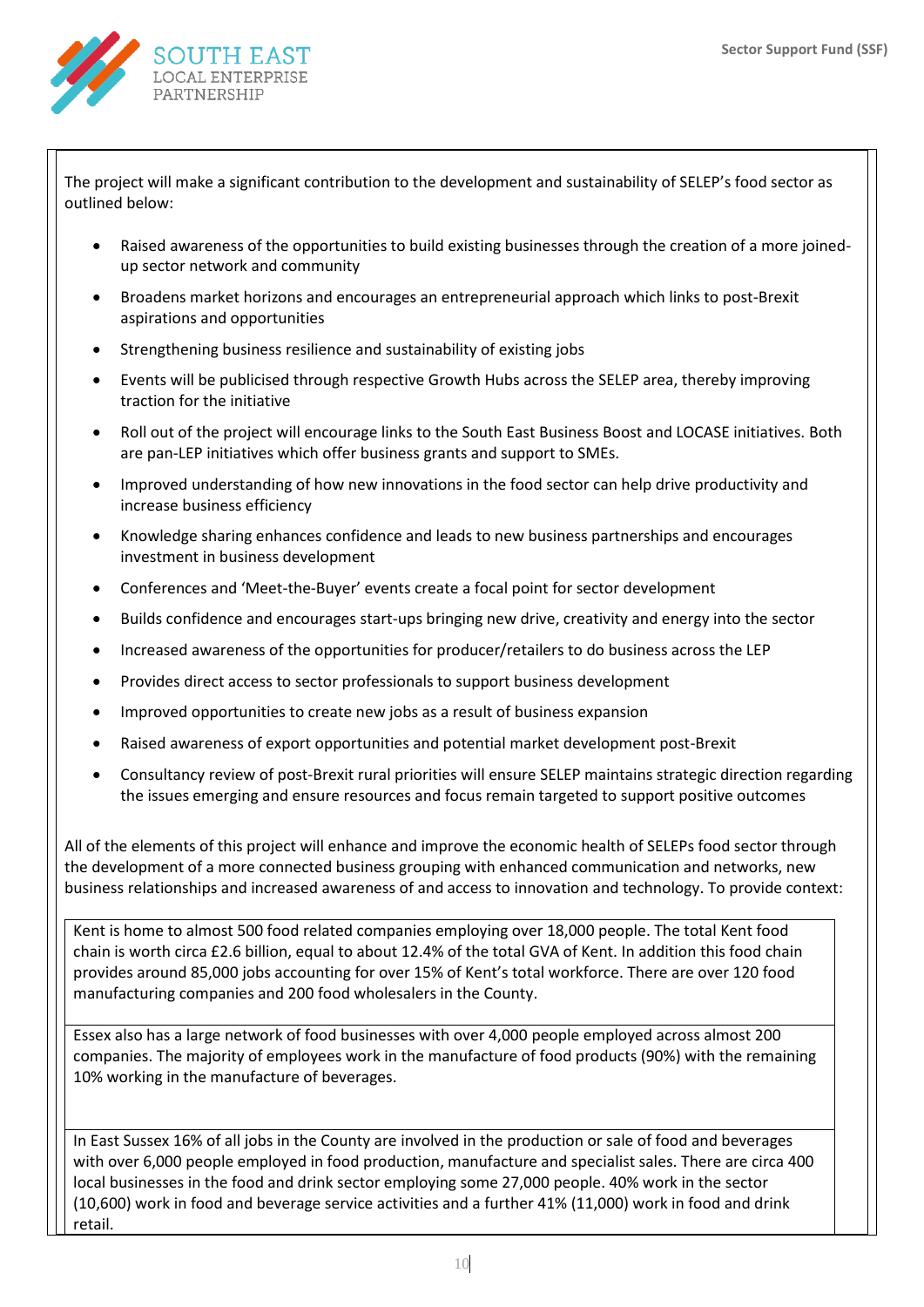

Post Brexit opportunities need to be considered now and this project provides an effective mechanism for doing so. Existing businesses have much knowledge and experience to share and the project provides a vehicle for exploring how best use can be made of these within a post-Brexit world including export opportunities beyond the EU.

# **17. Dependencies and Risks**

*Please detail any scheme dependencies, risks and delivery constraints which may impact on the delivery of the project and or the benefits achieved through SSF investment in the Project*

| <b>Risks</b>               | Likelihood | Impact   | Mitigation                                    | Overall risk |
|----------------------------|------------|----------|-----------------------------------------------|--------------|
| Unable to recruit          | Low        | High     | Ensure post is advertised through a wide      | Low          |
| project manager            |            |          | network of professionally recognised outlets. |              |
|                            |            |          | Kent County Council to manage this process    |              |
|                            |            |          | on behalf of the project management group     |              |
| Partner                    | Low        | Mod/High | Partners well-known to one another and        | Low          |
| disengagement              |            |          | have already provided significant time in     |              |
|                            |            |          | pulling the application together. They fully  |              |
|                            |            |          | support the sector and have demonstrated a    |              |
|                            |            |          | high level of commitment to the project       |              |
| Poor engagement            | Mod        | High     | Soundings have already been taken with a      | Low          |
| from businesses            |            |          | cross-section of food sector businesses       |              |
|                            |            |          | seeking their views on the appropriateness    |              |
|                            |            |          | and focus of the project. Their suggestions   |              |
|                            |            |          | have been taken on board.                     |              |
| Lack of conference         | Low        | Mod      | There is a broad range of conference venues   | Low          |
| venues                     |            |          | within the SELEP area and good ones tend to   |              |
|                            |            |          | be booked early. The project spans 12         |              |
|                            |            |          | months so there is the opportunity to book    |              |
|                            |            |          | well ahead to secure the type of venue        |              |
|                            |            |          | required.                                     |              |
| Skill-set lacking to       | Low        | High     | Partners involved have a long and successful  | Low          |
| ensure effective           |            |          | track-record of managing a broad range of     |              |
| project                    |            |          | complex, multi-facetted projects. A project   |              |
| management                 |            |          | management team will be formed to ensure      |              |
|                            |            |          | effective delivery.                           |              |
| 18. State Aid Implications |            |          |                                               |              |

*Please indicate how your project complies with State Aid Regulations*

This project does not breach State Aid Regulations. Whilst businesses will benefit from attending the proposed events any state aid implications are well within de minimis limits.

*NB: A declaration of compliance with EU or other State Aid Regulations will be required prior to any SSF being provided. If your project is awarded SSF it will be subject to a condition requiring the repayment of funding in the event that the European Commission or UK Government determines that the funding constitutes unlawful State Aid*

# **19. Contracting Body**

*Please provide the name of the organisation to act as contracting body and give details of a contact within the organisation, including phone number and email.*